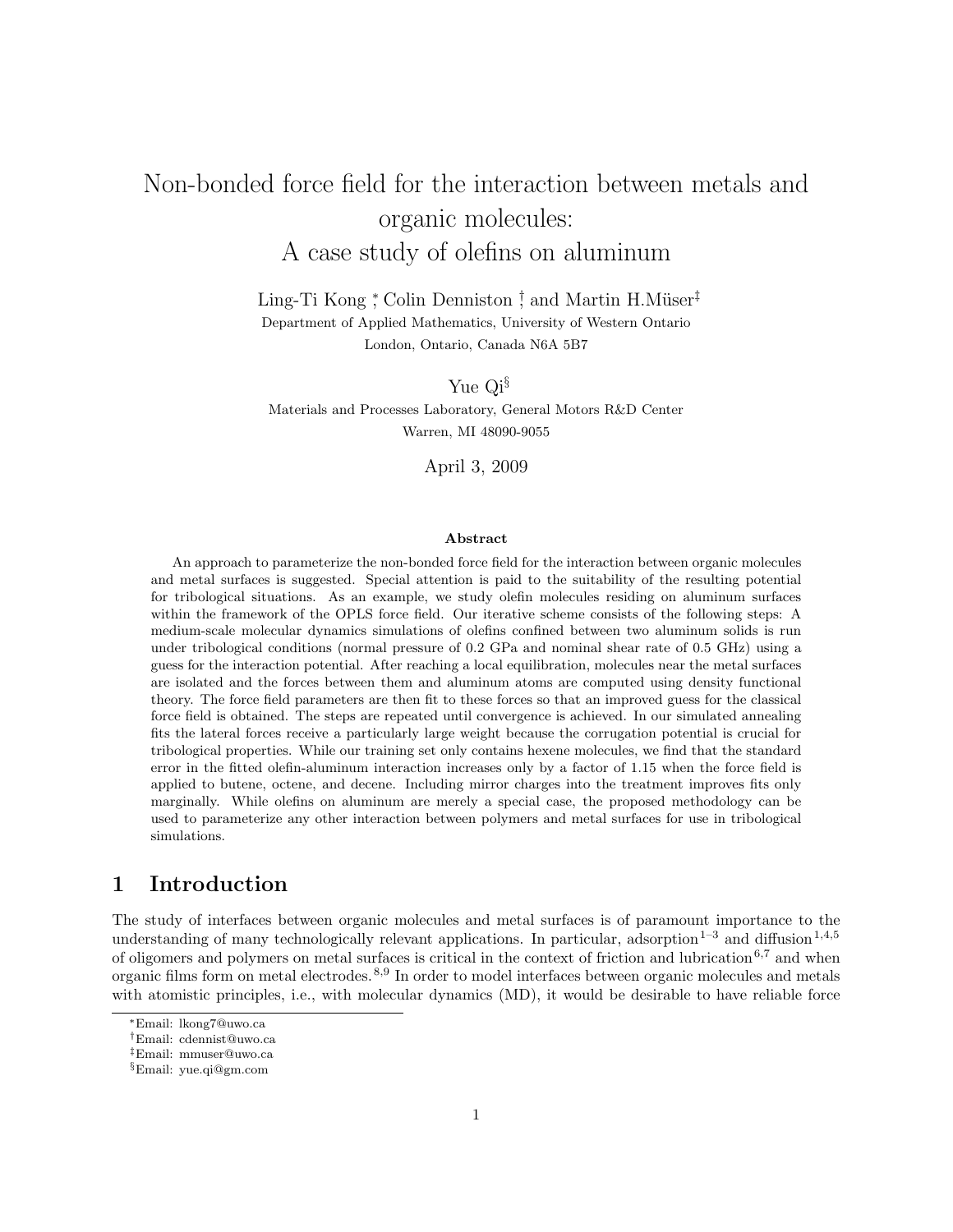fields, because the large diffusive time scales in those systems make first-principle studies generally unfeasible. Such MD simulations would however require a sufficiently accurate classical force field for all involved interatomic forces in order to be meaningful. Similarly, boundary conditions for continuum simulations capable of reaching much longer length and time scales could be derived from atomistic simulations, 10,11 but these will only be as good as the force fields used in the atomistic simulations.

During the past few decades, accurate force fields (FF) for organic molecules  $12^{-15}$  and also for metals  $16$ have been developed. Unfortunately, similarly realistic descriptions for the non-bonded interactions between organic molecules and metal atoms are not generally available, despite some progress: For example, Shaffer *et al.* have proposed an orientation dependent functional for the interaction between poly(methyl methacrylate) and aluminum atoms.<sup>17</sup> Fartaria *et al.* have derived a united atom model based on density functional theory (DFT) calculations for the simulating of ethanol adsorption on  $Au(111)$  surfaces.<sup>18</sup> Zerbetto and collaborators have adopted an atomic based empirical FF to describe the interaction between alkane and Au(111) surfaces.19,20 Recently, Zhao *et al.* proposed a semi-ionic model for metal oxides and their interfaces with organic molecules.<sup>21</sup> Nonetheless, these approaches lack either an atomic nature, or a systematic way in determining the necessary FF parameters. More importantly, none of them emphasized the special role of the corrugation potential, whose knowledge is critical when studying diffusion or slip boundary conditions or other tribological properties of the system. $22-24$ 

In this paper, an iterative scheme is proposed to parameterize non-bonded force fields (NBFF) between metal surfaces and adsorbed polymers. The goal is to overcome the lack of a systematic fitting procedure and to identify suitable functional forms for the interatomic interactions. Special attention is paid to matching (the NBFF and DFT) forces lateral as well as normal to the metal substrate. Correct lateral forces, responsible for the corrugation potential, are crucial when determining dynamic quantities such as the diffusion coefficient or slip boundary conditions.<sup>22,24</sup> Our approach is iterative and similar in spirit to previous fitting schemes: 25–29 Classical MD simulations are run to produce typical configurations, for which forces are calculated with DFT so that the FF can be further improved. Here we extend these ideas to develop NBFF for systems under non-equilibrium conditions. Specifically, we will study the interaction between olefins sheared between aluminum walls within the framework of the OPLS force field.<sup>15</sup> The interest in these materials is motivated by our desire to better understand lubrication of lightweight and thus fuel-efficient, aluminum-based engines. <sup>30</sup>

The remaining content of this paper is organized as follows: in Section 2 the FF forms, the employed DFT, and MD methods, and the fitting procedure are described. The fitting results and the examination of the transferability of the derived force field are presented in Section 3. Finally, a conclusion is drawn in Section 4.

### **2 Methodology**

#### **2.1 Force fields**

The purpose of this work is to develop FFs for the interactions between closed-shell hydrocarbons and metal surfaces/atoms. In order to isolate the hydrocarbon-metal interaction, it is necessary to distinguish the intra- and intermolecular as well as intra-metallic forces from the net force that one computes. This way, the parameterization for the intermolecular forces can be done with respect to already existing FFs for intra-molecular and intra-metallic forces.

In the practical use of the FFs developed, we would envision interactions between metal atoms to be described with the embedded atom method  $(EAM)$ , which has a parameterization for Al available.<sup>31</sup> In the present work, the aluminum walls will be kept rigid so that the Al-Al forces do not enter the MD calculations. The reasons behind keeping the Al rigid were two-fold. First, the Al-Al binding energy is sufficiently strong that rigidity is not a bad approximation. Second, this allows us to represent each aluminum wall by two (111) layers, thus dramatically decreasing the computational cost in the DFT calculations. Interactions between aluminum and olefins decay sufficiently fast for this to be an adequately large number of layers. (DFT calculations of a single 1-butene molecule on two to four Al-layers were used to confirm this assumption.)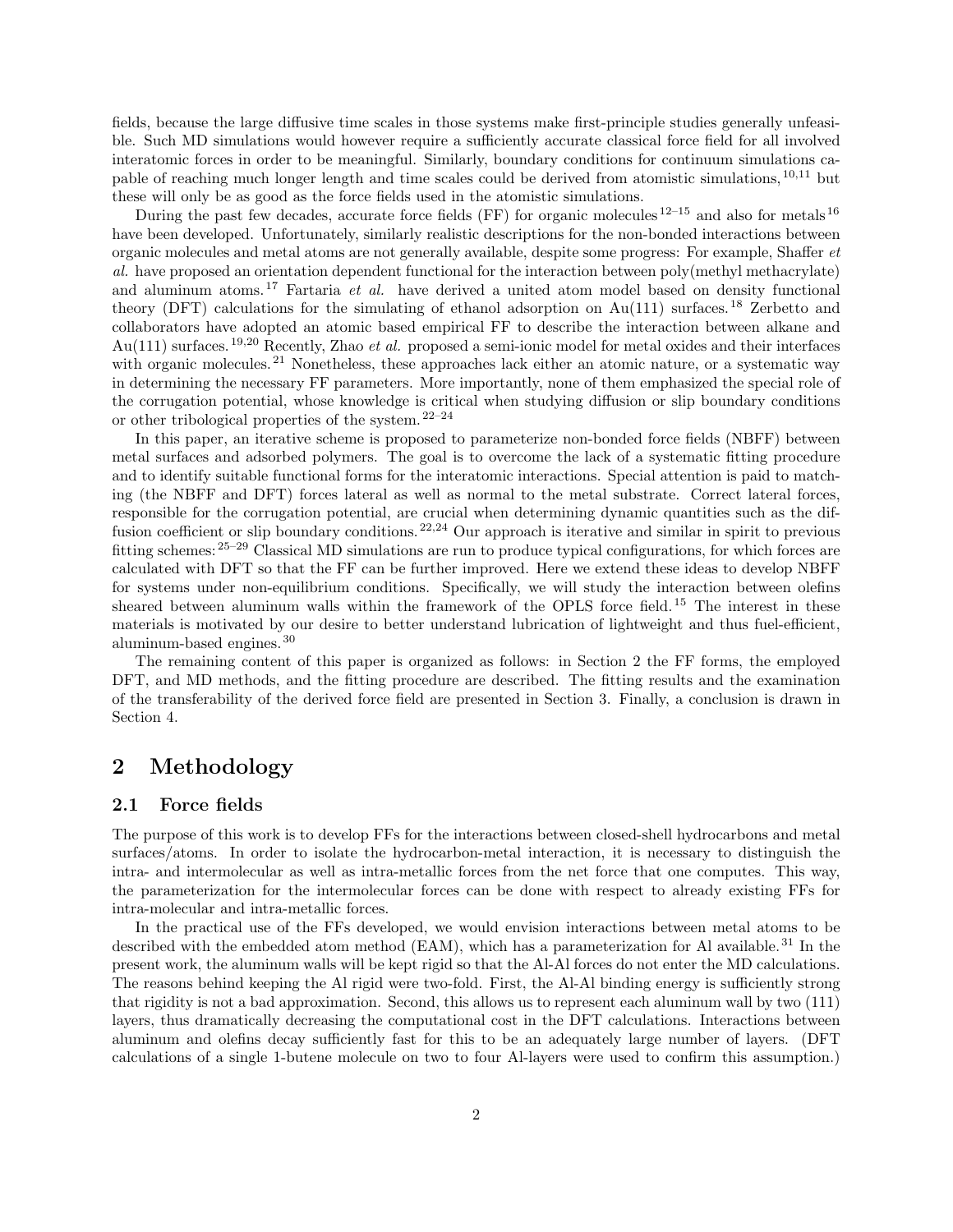Two layers would not be enough, however, to use the EAM to accurately match to DFT for the Al-Al forces (which would typically require more than 4 layers). In this work, we will not discriminate between atoms in the last, second-last, third-last, etc. layer. Thus only one type of aluminum atom will be considered.

In contrast to the aluminum surface, the olefin molecules are quite flexible and molecules cannot be considered to be rigid. For the interactions within and between the olefins, we use the OPLS FF, <sup>14,15</sup> which expresses the potential energy of a system as

$$
E = E_{\text{bond}} + E_{\text{angle}} + E_{\text{torsion}} + E_{\text{non-bonded}},\tag{1}
$$

where the first three terms account for the bonding contribution. The non-bonded term consists of a long range Coulombic part due to charges and a pair interaction part. Simple olefin molecules are formed by carbon atoms and hydrogen atoms, with one or more carbon-carbon double bonds in the chain. In the OPLS FF, the carbon atoms are therefore classified into two types according to their bonding nature or hybridization state. A similar classification is applied to the associated hydrogen atoms, specifically,  $sp<sup>3</sup>$ carbon is called CT, while  $sp<sup>2</sup>$  carbon is denoted by CM. Likewise, one distinguishes between the hydrogen atoms as HT (H attached to CT) and HC (H attached to CM).

Since we restrict our attention to the non-bonded interaction of metal atoms with closed electron-shell molecules, only two-body potentials were investigated for the metal-olefin interaction. Three different shortrange pair interaction formulas were tried, namely the Lennard-Jones,  $32$  the Buckingham  $33$  and the Morse  $34$ potential, among which the Buckingham type was found to give the best fit in our preliminary fits. Specifically, the standard error in the force matching (difference between DFT and MD, as defined in the next section) for Lennard Jones was ∼ 50% larger and that for Morse was ∼ 25% larger than that for Buckingham. The Buckingham formula was therefore adopted to describe all these pair interactions:

$$
E = A \cdot \exp\left(\frac{-r}{\rho}\right) - \frac{C}{r^6}.\tag{2}
$$

In accord with the previous discussion, we will have to parameterize four types of interactions: Al-CT, Al-CM, Al-HT, and Al-HC. Note that the Buckingham potential has a "pathological" singularity at small distances, which will be discussed in more detail in Section 3.

We also investigated the necessity of including long-range electrostatic wall-olefin interactions through the use of mirror charges. As hydrogen and carbon have very similar electronegativity, there is little charge flow between those two atoms resulting in typical charges of roughly 0.1 e in OPLS. Mirror charges induced by these small charges result in forces small compared to those obtained when a molecular film is squeezed with 0.2 GPa against the walls. Typically, the normal force on individual atoms close to the surface would change by less than 1% of the net force. The relative effect is even smaller on grouped or "correlated" units  $(CH_n$  units), because each hydrocarbon group is electrically neutral in OPLS. The Coulombic part of the interaction between olefin atoms and the metal atoms is therefore neglected and our interaction is assumed to have a short-range pair part only. However, if highly polar groups were present with atomic charges on the order of 1 e, one may have to include the Coulomb interaction.

### **2.2 Details of MD and DFT calculations**

All classical simulations and the evaluation of MD forces during the fitting procedure were carried out by using the Large-scale Atomic/Molecular Massively Parallel Simulator (LAMMPS).35–37 Details of the MD simulations, such as the one depicted in the leftmost box of the flowchart in Fig. 1, can be summarized as follows: As mentioned above, the Al walls consisted of two (111) Al layers. The initial size of the simulation cell, which contained 200 1-hexene molecules, was  $19.8 \times 20 \times 100$  Å<sup>3</sup> in x, y, and z direction respectively. Periodic boundary conditions were employed in the xy-plane and the cell dimensions of that plane were kept fixed. In the normal direction  $(z)$ , a pressure of 0.2 GPa was applied to the aluminum walls. This compressive pressure was sufficient to sample the repulsive tails of the interaction between olefins and aluminum. This constant pressure constraint naturally leads to small variations in the normal direction around the initial sample geometry. The top aluminum wall moves at a constant velocity in the x-direction of  $v_x = 5$  m/s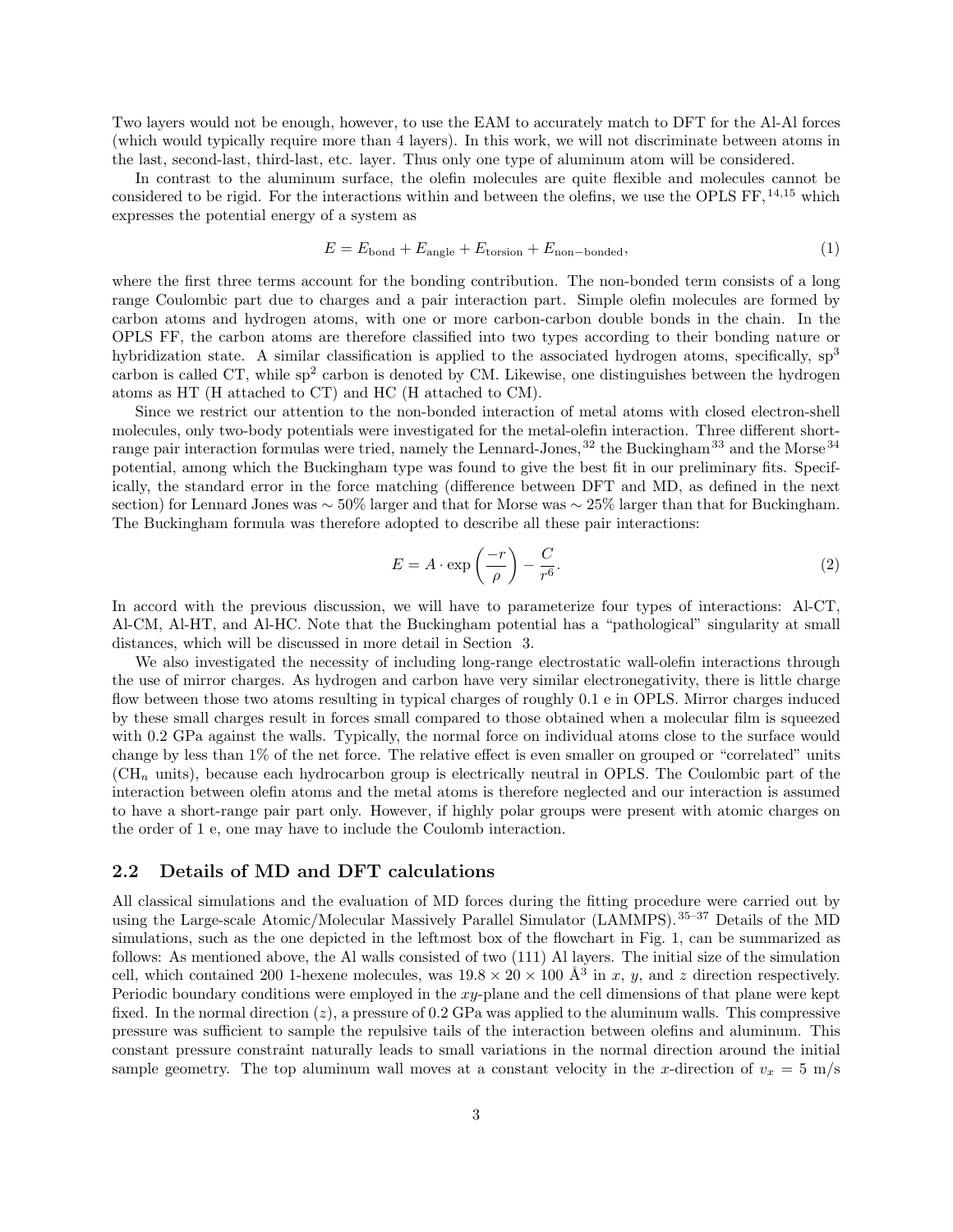while the bottom wall is fixed, resulting in a nominal shear rate of  $\approx 0.5$  GHz. Atoms were thermostatted at a temperature of 300 K with a Langevin thermostat that acted only normal to the shear plane (i.e. in the y-direction). The time constant associated with the Langevin thermostat was set to 10 ps. Time steps were 1.5 fs and typical runs (starting from previous locally equilibrated configurations) were 6.25 ns.

The DFT calculations of the training configurations as well as the test configurations were performed by using the local-spin-density approximation and generalized gradient corrected exchange and correlation functional PBE.<sup>38</sup> Training and test configurations contained one aluminum wall and one molecule close to that wall. Computations were done by using the plane-wave based Quantum-ESPRESSO package<sup>39</sup> and ultrasoft Vanderbilt pseudopotentials,  $40$  with a plane wave cutoff of 400 eV. The simulation cell is set to be ∼ 19.8 × 20 × 100 Å<sup>3</sup> in all cases except for single molecules in a large vacuum box used to compare our fitting errors to those of OPLS. Some preliminary work was done using an Aluminum flake (finite in  $x$ ) and y directions, but with more layers normal to the Al-olefin "interface") using the GAUSSIAN package, which is better optimized for atom clusters than periodic systems due to the basis set choice (non-periodic). However, the metal flake had very significant edge effects leading to charge localization (of order  $\pm 1$  e) in the metal. This resulted in poorer fits and poorer transferability. As a result, all results reported here are for the systems in which the metal surface was periodic and DFT with the plane-wave basis sets were used.

#### **2.3 Fitting procedure**

As described in the introduction, we used an iterative or self-consistent scheme to produce typical and relevant configurations of olefins relative to an aluminum wall. The approach is illustrated in Fig. 1 and can be summarized as follows:



Figure 1: (color online) Illustration of the flow-chart employed for the force field fitting.

- 1. Run a tribological MD simulation of olefins confined between two aluminum walls using a guess for the olefin-aluminum interaction. See Sect. 2.2 for details. Atomic positions used in the next step are based on the last configuration.
- 2. Compute the forces, using DFT, from the walls on the molecules selected in step 1.
- 3. Fit the adjustable parameters of the NBFF to minimize the  $\chi^2$  based on the difference between DFT and FF forces.
- 4. Return to step one with the new set of parameters and repeat until convergence is achieved.

We will now comment in more detail on different aspects of the various steps in our approach. The first choice necessary is what olefin to use in this procedure. The success of OPLS suggests that the force fields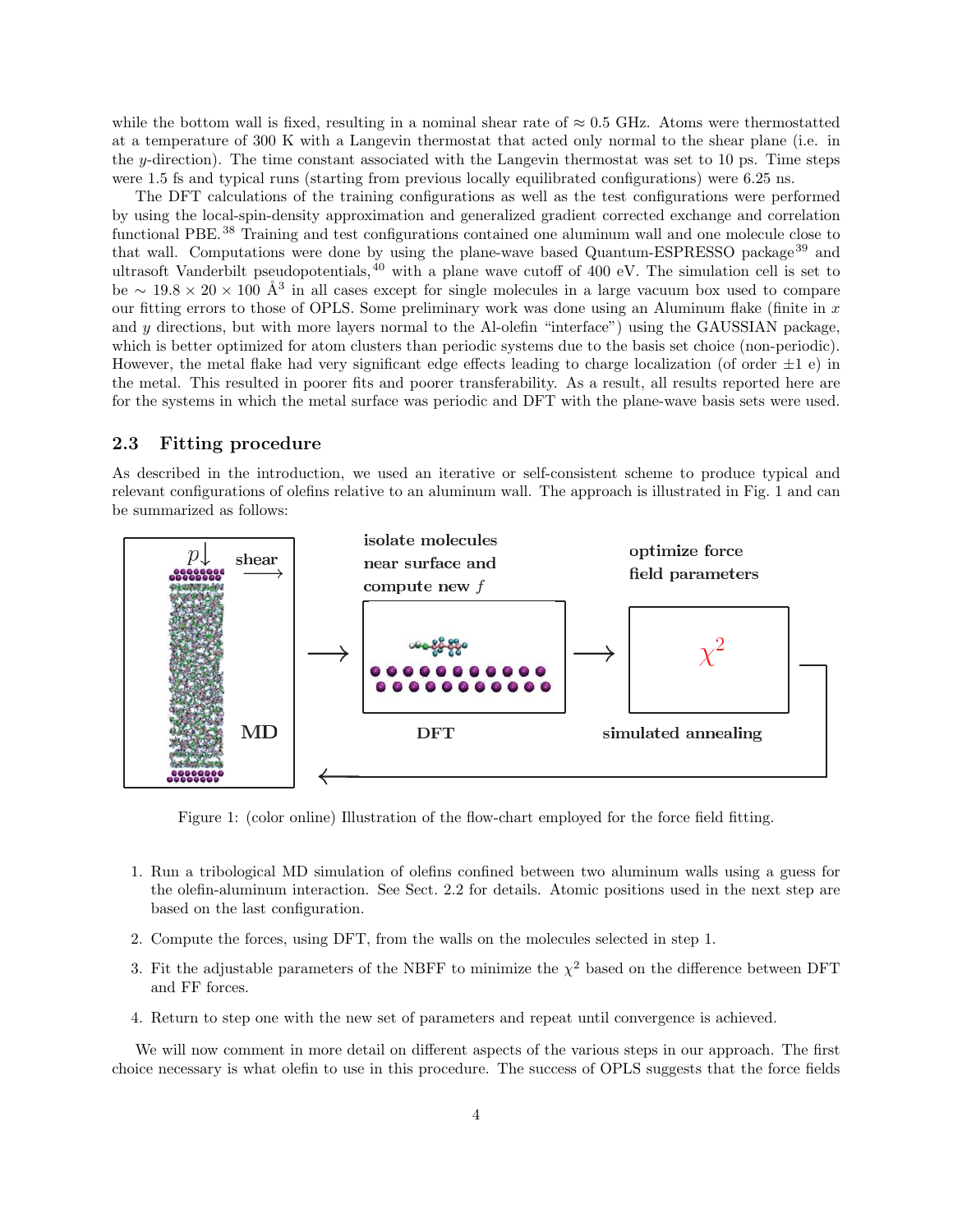derived for one olefin should transfer to those of another, perhaps longer chain, olefin. The DFT calculations are computationally expensive so one is tempted to minimize this work by using very simple molecules such as methane and ethene for the fits. We initially followed this path, but found that the potentials obtained do not transfer to longer chains (such as octene and decene) as well as we would have liked. As a result, we took the opposite approach and used the longest chain olefin with which both DFT and MD calculations were feasible with limited computer resources, which in this case was hexene. As discussed below, this gives excellent transferability, to longer chains. The poorer transferability of fits done with small molecules is likely to come from a number of sources. One factor is that the carbon atoms in the shorter molecules are always end groups and, due to their attached hydrogen, are kept further from the substrate than, say carbon molecules in the middle of a longer flexible chain with fewer attached hydrogens. Thus the fits are less constrained as the carbons cannot explore close C-Al distances and are biased to marginally better fitting in the repulsive tails, but poorer fitting to closer distances.

The first time one takes step one, it is necessary to start with some initial guess for the force field. Since atomic radii are known as well as rough guesses for the binding energies of non-bonded (meaning noncovalent and non-ionic) interactions, it is not too difficult to make up reasonable numbers for the interaction parameters. At the initial stage, there is no need to distinguish between CT and CM or between HT and HC. To select the DFT configurations for the next step, we take the final molecular dynamics atomic positions and isolate ∼10 molecules near the walls. The CT, CM, HT, and HC atoms that are closest to a wall should be contained in these configurations. In addition, we select some of the 1-hexene molecules and push them even further toward the wall by a rigid translation of  $0.5$  to 1 Å. This last step is necessary to ensure the fitted potentials are constrained to have physically meaningful behavior at short distances (e.g. a hard-core repulsion). If the shorter range behavior is not sampled in the training set, the fitting procedure may fail to converge (one could end up with a potential that allow olefins to come too close to the surface in the next MD cycle resulting in, say, chemical bonding to the Al surface in the next DFT calculation).

The details of step 3 are crucial in our fitting scheme. When optimizing parameters, it is generally necessary to minimize a suitably-chosen cost function,  $\sqrt{\chi^2}$ , which in our case is a weighted standard deviation between forces as computed in DFT and those produced by the classical FF (i.e. the fit is a force matching procedure). As discussed in the introduction, we want to have a particularly accurate representation of the corrugation potential. As normal forces tend to exceed lateral forces, it is not appropriate to simply minimize an unweighted standard deviation between DFT and FF forces, but equal emphasis needs to be placed on the lateral components. We achieved this goal with the following definition of  $\chi^2$ :

$$
\chi^2 = \frac{1}{3} \sum_{\alpha} \chi^2_{\alpha},\tag{3}
$$

$$
\chi_{\alpha}^{2} = \frac{\sum_{i} \left( f_{i\alpha}^{\text{FF}} - f_{i\alpha}^{\text{DFT}} \right)^{2}}{\sum_{i} \left( f_{i\alpha}^{\text{DFT}} \right)^{2}},\tag{4}
$$

where  $f_{i\alpha}^{FF}$  is the  $\alpha$  Cartesian component of the MD force on the i atom contained in the olefin molecule, and  $f_{i\alpha}^{DFT}$  is the corresponding force calculated from DFT. With this definition of  $\chi^2$ , the relative accuracy of lateral forces is similar to that of the much larger normal forces. Note that the  $f_{i\alpha}^{\rm FF}$  in Eq. (4) contain the already existing OPLS FF contribution due to the intra-molecular interaction of the olefin in addition to the (new) non-bonded interactions. Thus, we cannot expect our fits to be (substantially) better than that of the OPLS FF. Also, when using a different force field (other than OPLS), parameters for the Al-olefin interactions might change slightly.

The fitting in step three is done using a simulated annealing (SA) algorithm.<sup>41</sup> Three independent SA runs were performed each time, by adopting different temperature schemes and random number seeds. This yields three different sets of parameters, whose standard deviations constitute some measure of the uncertainty in the parameters. Once the FF parameters change only within this standard deviation from one iteration to the next, we consider the iterative scheme to be converged.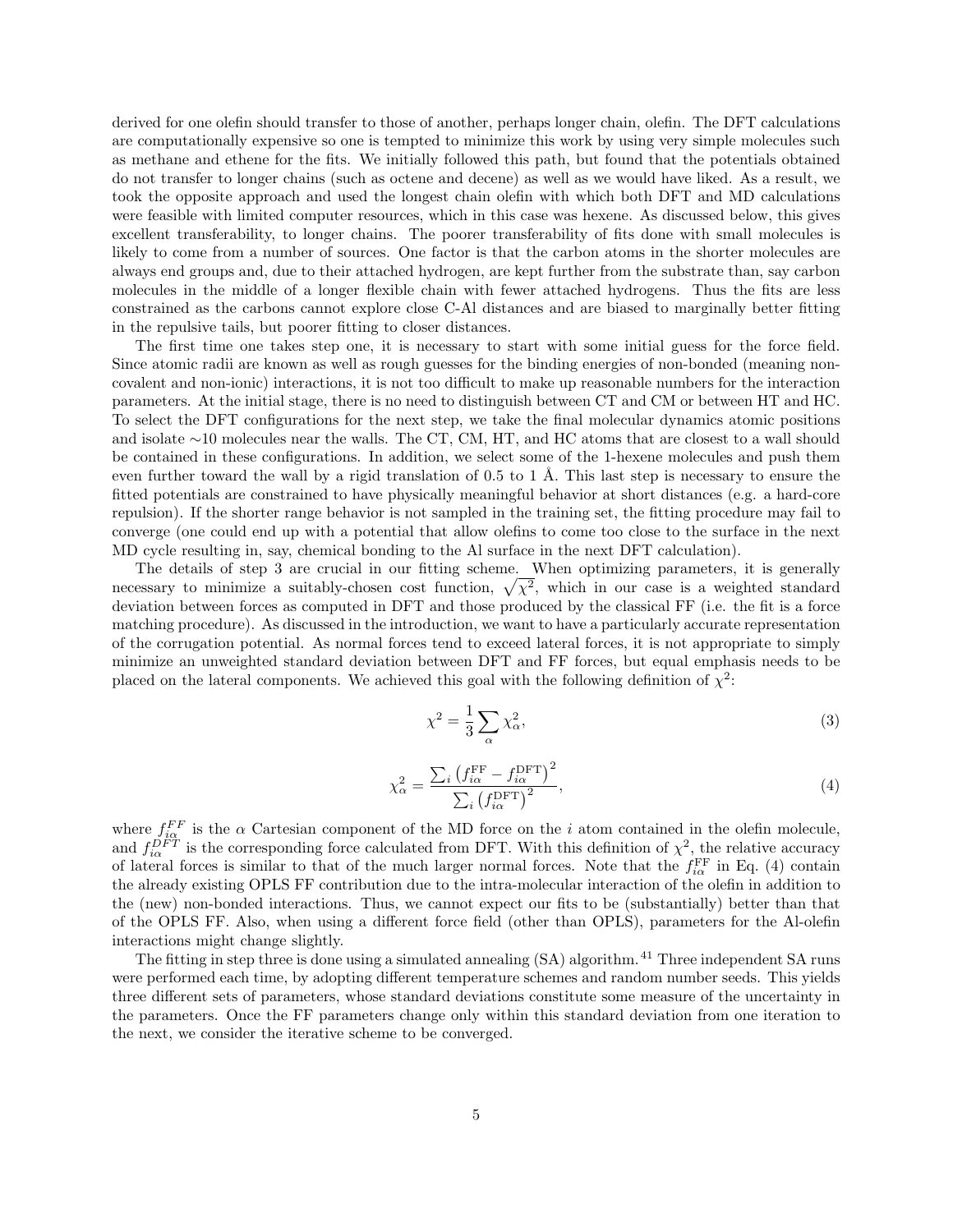In order to quantify the performance of the force field, another parameter besides the  $\chi^2$  is defined, namely the root-mean-square-difference (RMSD) in forces:

$$
\Delta f = \sqrt{\frac{1}{3} \sum_{\alpha} \Delta f_{\alpha}^2},\tag{5}
$$

$$
\Delta f_{\alpha} = \sqrt{\sum_{i} \left( f_{i\alpha}^{\rm FF} - f_{i\alpha}^{\rm DFT} \right)^2},\tag{6}
$$

where  $\alpha$  numerates the Cartesian component and i goes over all atoms. For an acceptable set of parameters, we would expect that the resultant  $\chi^2$  and/or  $\Delta f$  share a similar value with those of OPLS for isolated olefin molecules.

## **3 Results**

#### **3.1 Parameters and validation of the fitted NBFF**

Following the scheme outlined in the last section, four iterations were required to reach our stop criterion. Results are summarized in Table 1 for the last round of fitting. The non-bonded FF parameters obtained using three different simulated annealing runs (different temperature schemes, different random number sequences, but the same input data) are listed along with the  $\chi^2$ 's and RMSD  $\Delta f$ 's. One can see that the parameters from the three different SA runs are quite close to each other, suggesting that all three parameter sets have converged to the vicinity of the global minimum of the  $\chi^2$  for the training configurations.

To ascertain that these parameters are acceptable, the 1-hexene molecules in the training configurations of the last round fitting were put in a large vacuum box and then subjected to both DFT and MD calculations to get the intramolecular forces on each atom (i.e. forces not involving Al). Table 2 lists the  $\chi^2$  and RMSD  $\Delta f$  obtained, which measures the agreement between DFT forces and those by the OPLS FF for pure 1hexene molecules. Comparing the data listed in Tables 1 and 2, one sees that both the  $\chi^2$  and  $\Delta f$  of the fitted NBFF are similar in magnitude to those of the the OPLS FF for pure 1-hexene molecules, suggesting that these parameters are acceptable (in the sense that the fits are as good as the underlying OPLS FF). However, one also notices that both  $\chi^2$  and  $\Delta f$  of the NBFF are slightly greater than those of the OPLS FF, especially  $\Delta f$ .

To explore the origin of the slightly larger  $\chi^2$ , recall that in some of the training configurations, the 1-hexene molecules were artificially translated toward the aluminum wall  $(0.5 \text{ to } 1 \text{ Å})$ . In reality, these would be a very rare event for a molecule to explore. If these configurations are excluded in the evaluation of the RMSD  $\Delta f$ , leaving only training set configurations from what should be a canonical ensemble, its value would be reduced to 9.3395 kcal/(mol·Å), which is even smaller than that of 9.4922 kcal/(mol·Å) by OPLS for pure 1-hexene molecules. It is therefore believed that the derived NBFF parameters will not degrade the performance of the OPLS FF when applied to the study of interactions between 1-hexene and aluminum substrates. The average value of the parameters from the three independent SA runs yields similar  $\chi^2$  and  $\Delta f$ , and we therefore adopt the average values as being sufficiently close to the optimal parameters.

The force fields resulting from the optimal parameters are shown in Fig. 2, which displays the potential energies as a function of distance for the four non-bonded pairs parameterized in this work. One notices substantial differences between the Al-CT and the Al-CM potentials, namely the latter has a slightly deeper minimum and the sp<sup>2</sup> carbon 'wants' to approach the Al atoms more closely than the sp<sup>3</sup> carbon. The Al-H interactions have a binding energy of roughly 3 kcal/mol, which one could classify as a weak hydrogen bond.

It is also observed in Fig. 2 that at small distances, there is a crossover in the energy curve, yielding attractive interactions instead of strong repulsive interaction at very small distances. This is an unwanted but generic feature of the Buckingham formula which, however, should not be of any practical relevance unless local pressures or temperature are ridiculously high. The thermal energy barrier that an Al-CM pair initially at a distance of a couple of angstroms would have to cross to get into this attractive well is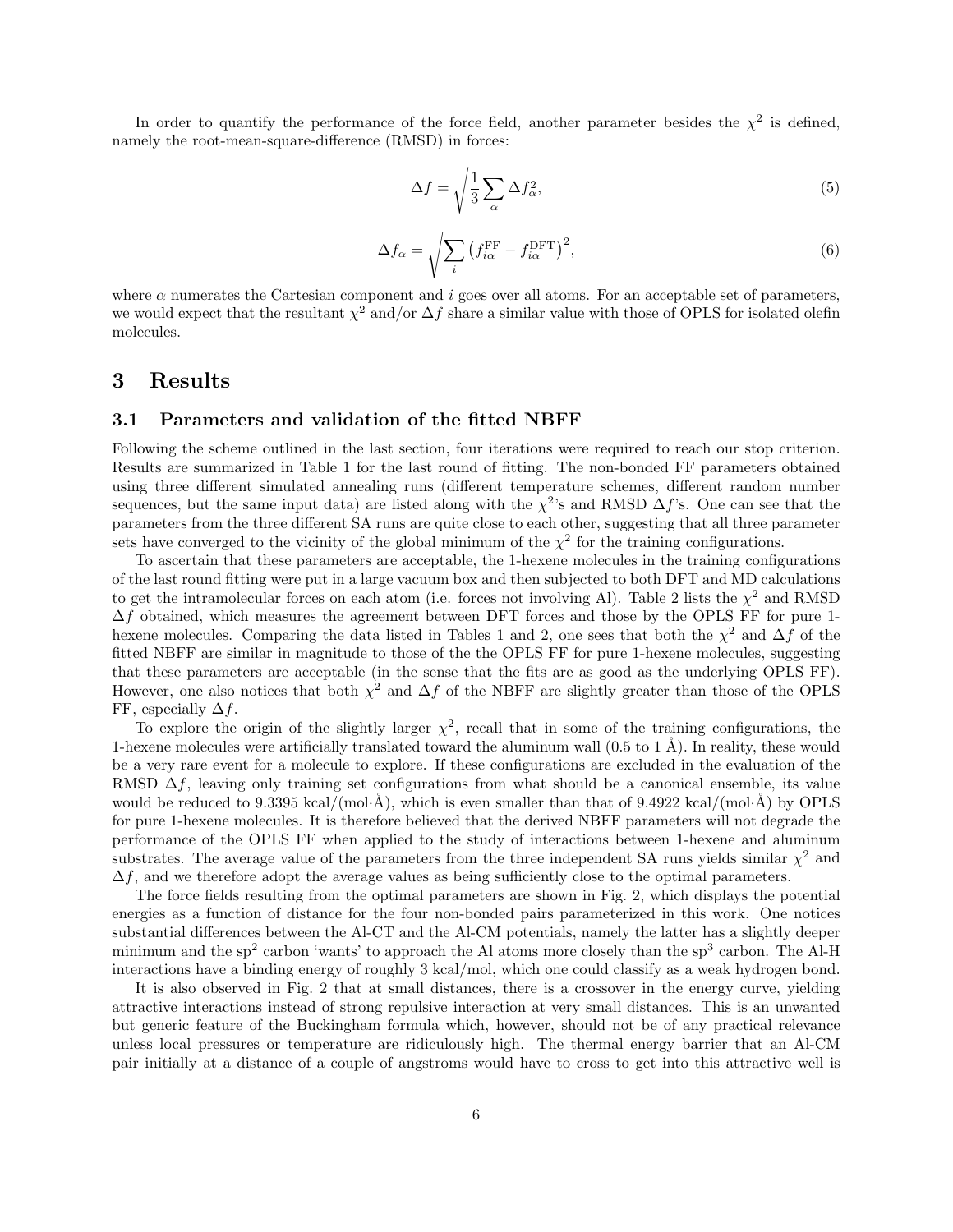Table 1: Comparison of non-bonded force field parameters from three independent simulated annealing runs in the last round of fitting, together with the comparison of forces against the DFT data. A is in unit of kcal/mol,  $\rho$  in Å, and C in Å<sup>6</sup>·kcal/mol; the  $\chi^2$ s are unitless, while the RMSD  $\Delta f$ 's are in unit of  $kcal/(mol·Å).$ 

| Run ID  |                                                                          | 1       | $\overline{2}$ | 3       | Average               |
|---------|--------------------------------------------------------------------------|---------|----------------|---------|-----------------------|
| Al-CT   | А                                                                        | 8731.4  | 8699.8         | 8745.3  | $8725.5 \pm 23.3$     |
|         | $\rho$                                                                   | 0.47293 | 0.47311        | 0.47285 | $0.47296 \pm 0.00013$ |
|         | С                                                                        | 5656.5  | 5640.1         | 5662.7  | $5653.1 \pm 11.7$     |
| $AI-CM$ | А                                                                        | 25705   | 25680          | 25673   | $25686 \pm 17$        |
|         | $\rho$                                                                   | 0.39201 | 0.39208        | 0.39209 | $0.39206 \pm 0.00004$ |
|         | C                                                                        | 8018.1  | 8018.9         | 8017.6  | $8018.2 \pm 0.7$      |
| $AI-HT$ | А                                                                        | 71703   | 71743          | 71764   | $71737 \pm 31$        |
|         | $\rho$                                                                   | 0.20557 | 0.20557        | 0.20560 | $0.20558 \pm 0.00002$ |
|         | C                                                                        | 461.61  | 461.97         | 462.70  | $462.09 \pm 0.56$     |
| Al-HC   | $\overline{A}$                                                           | 51659   | 51668          | 51614   | $51647 \pm 29$        |
|         | $\rho$                                                                   | 0.23081 | 0.23087        | 0.23086 | $0.23085\pm 0.00003$  |
|         | $\, C \,$                                                                | 728.69  | 730.11         | 728.99  | $729.27 \pm 0.75$     |
|         |                                                                          | 0.1457  | 0.1457         | 0.1457  | 0.1457                |
|         | $\begin{array}{c} \chi_x^2 \ \chi_y^2 \ \chi_z^2 \ \chi_z^2 \end{array}$ | 0.1996  | 0.1996         | 0.1996  | 0.1996                |
|         |                                                                          | 0.1249  | 0.1249         | 0.1249  | 0.1249                |
|         |                                                                          | 0.1567  | 0.1567         | 0.1567  | 0.1567                |
|         | $\Delta f_x$                                                             | 10.9046 | 10.9042        | 10.9044 | 10.9042               |
|         | $\Delta f_y$                                                             | 11.2084 | 11.2085        | 11.2081 | 11.2083               |
|         | $\Delta f_z$                                                             | 11.7400 | 11.7404        | 11.7407 | 11.7406               |
|         | $\Delta f$                                                               | 11.2896 | 11.2897        | 11.2897 | 11.2897               |

Table 2: Cost function  $\chi^2$  and RMSD for the forces of an isolated 1-hexene molecule.

| component |        |        |         | total  |
|-----------|--------|--------|---------|--------|
|           | 0.1275 | 0.1401 | 0.1804  | 0.1493 |
|           | 9.1207 | 8.0497 | 11.0598 | 9.4922 |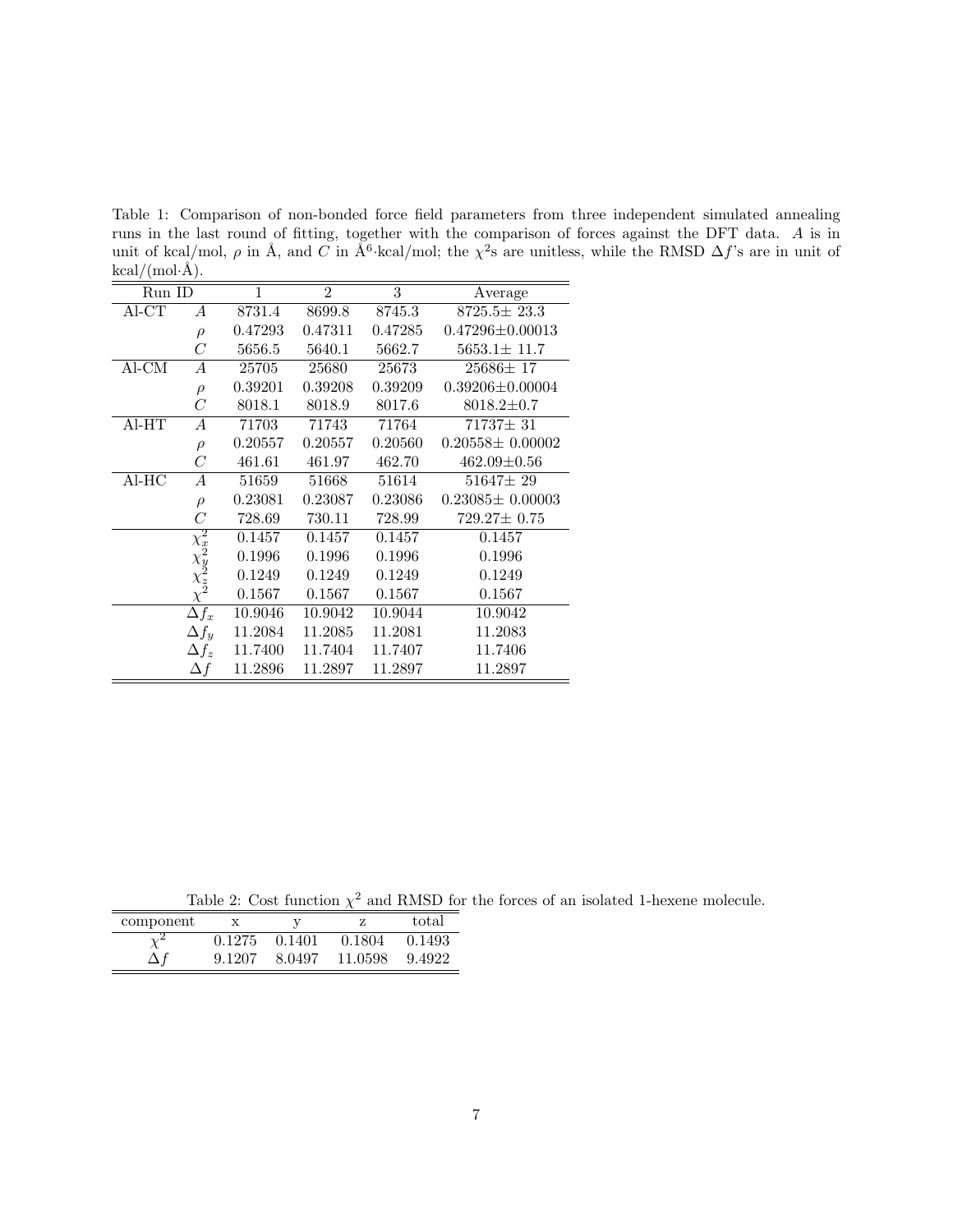

Figure 2: (color online) Potential energies as a function of distance for non-bonded pair interaction between olefin and aluminum atoms from the fitted optimal force field parameters.

 $\sim$  16000 K (i.e. more than 50 times the typical thermal energy of atoms at room temperature). This barrier will be further increased by the hydrogen atoms that are bonded to the carbon atom and that have even higher energy barriers. If a situation arises in an MD simulation, where these barriers are overcome, one can be certain that the interaction potential is not appropriate for these extreme conditions to begin with and a collapse into the singularity may be a 'healthy' warning sign that the outcome of the simulation should not be trusted. One should however be careful to ensure that initial configurations in an MD simulation do not violate this barrier.

#### **3.2 Analysis of correlated units**

The final goal of our study is to design a potential to use in the measurement of diffusion constants and slip boundary conditions of polymers on metal surfaces. In this context it is important to realize that the determining factor for these quantities is how "elastically correlated units" feel the corrugation rather than what lateral forces are exerted on individual atoms.<sup>42</sup> (The persistence length would be an upper bound for the linear dimension of an elastically correlated unit.) It is thus an interesting question to ask if errors accumulate or annihilate when certain chemically bonded units (e.g.  $CH_n$  groups) are grouped together. To answer this question, the force components are shown in Fig. 3 for individual atoms of the configurations contained in the last training set. One can see that there is the following tendency as far as lateral forces are concerned: If the lateral force of a carbon atom is overestimated in the FF, then the force on its attached hydrogen atoms tend to be underestimated and vice versa. This observation can be interpreted as follows: Whenever a C-H bond sits close to the Al surface but crosses (in  $xy$  plane) an Al-Al bond, the C and the H atoms will experience an additional repulsion but, figuratively speaking, the H atom is pushed roughly as much to the left as the C atom is pushed to the right, so that this bond crossing does not result in a net force on that correlated unit.

In order to make this analysis more quantitative, we separated the 1-hexene molecule into three correlated groups: [CH<sub>2</sub>=CH], [CH<sub>2</sub>], and [CH<sub>3</sub>]. The resulting  $\chi^{2}$ 's are again defined via Eqs. (3) and (4), except that now the index i runs over the groups. The grouped  $\chi^2$  turned out to be only 2/3 of the atomic  $\chi^2$  so that the potential appears to show favorable properties regarding coarse-grained properties. However, a similar improvement of the forces upon grouping was not observed for longer olefins, which will be discussed in the next section.

One may ask why we did not fit to the grouped forces if our goal is to optimize those. The reason is that such fits have more and broader basins of attraction for the fit parameters. This is due to the fact that the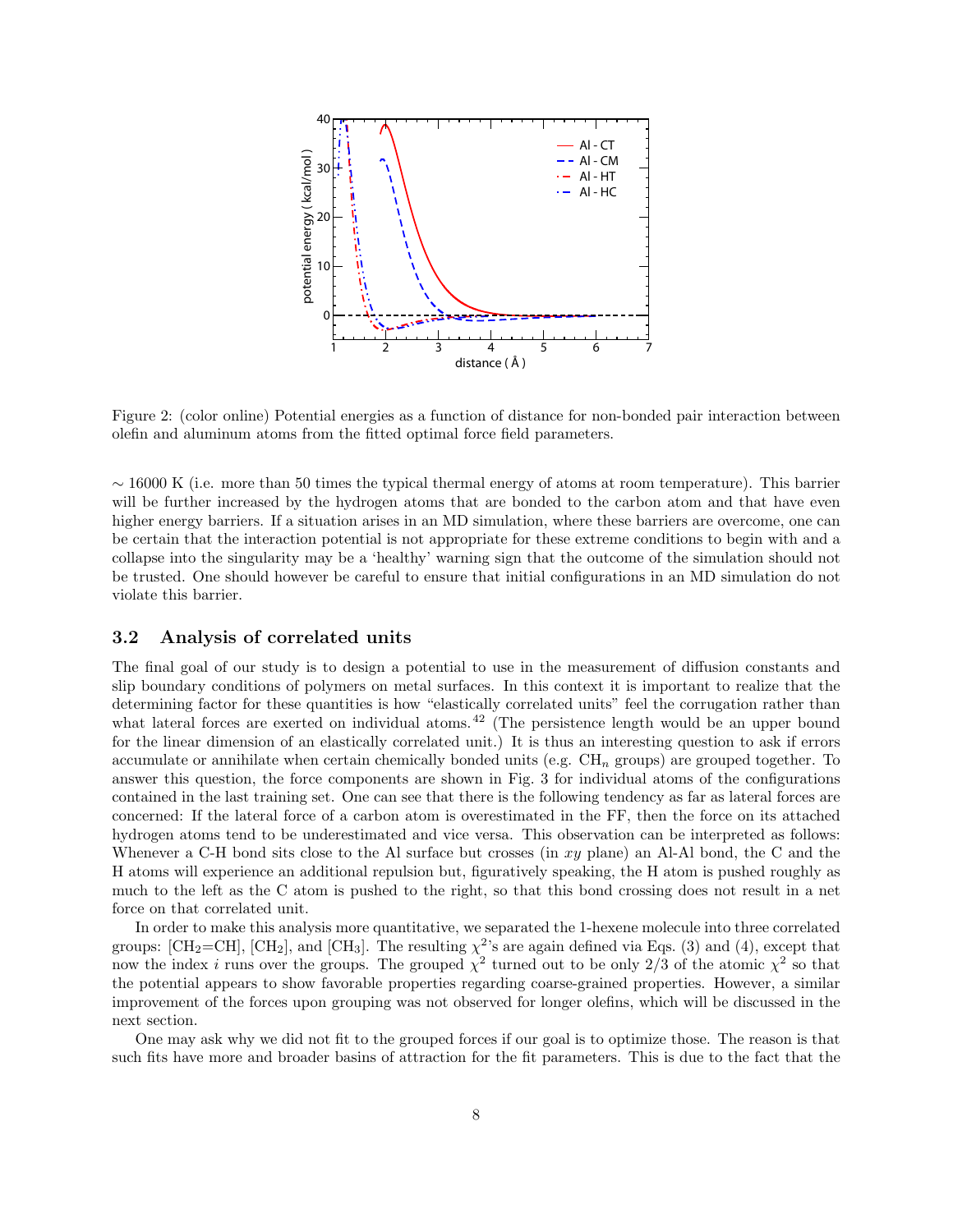

Figure 3: (color online) Comparison of the forces obtained by DFT calculations (red solid bars) and those by the fitted force field (blue broken bars) on each atom in four of the training configurations. (a)–(c) are the  $x, y$ , and  $z$  component of the forces on each atom of these two configurations, respectively. Forces are in unit of  $kcal/(mol·Å)$ . Dashed vertical lines separate different configurations. The sequence of the atoms is  $\text{CH}_2=\text{CH-CH}_2\text{-CH}_2\text{-CH}_2\text{-CH}_3.$ 

repulsion between aluminum and hydrogen atoms can be shifted to or from the repulsion between aluminum and carbon atoms. As a result, the potentials for the hydrogens resulting from grouped fits tended to have unphysical steep minima and very small values for  $\rho$ . For this reason and because the grouped  $\chi^2$  turned out reasonably small when adjusting the FF parameters to the atomic  $\chi^2$ , we abandoned the idea of fitting to grouped forces.

### **3.3 Transferability of the fitted force field**

The non-bonded force field we obtained was based on the training configurations of 1-hexene molecules on aluminum substrates and we have shown that it is capable of reproducing the DFT forces on hexene molecules in a satisfactory way. It is expected that the derived non-bonded FF would work as well in describing the

| I batche, I octone, and I accent.              |         |          |          |          |             |  |  |  |
|------------------------------------------------|---------|----------|----------|----------|-------------|--|--|--|
|                                                | ethene  | 1-butene | 1-hexene | 1-octene | $1$ -decene |  |  |  |
|                                                | 0.5262  | 0.2692   | 0.1457   | 0.1774   | 0.2322      |  |  |  |
| $\frac{\chi^2_x}{\chi^2_y}\chi^2_z}{\chi^2_z}$ | 0.4420  | 0.0955   | 0.1996   | 0.2972   | 0.1918      |  |  |  |
|                                                | 0.1527  | 0.1832   | 0.1249   | 0.2564   | 0.2844      |  |  |  |
|                                                | 0.3736  | 0.1826   | 0.1567   | 0.2436   | 0.2361      |  |  |  |
| $\Delta f_x$                                   | 13.3252 | 9.8443   | 10.9042  | 8.4430   | 9.9029      |  |  |  |
| $\Delta f_u$                                   | 10.7066 | 6.4969   | 11.2083  | 8.2493   | 6.9275      |  |  |  |
| $\Delta f_z$                                   | 9.42069 | 9.9986   | 11.7406  | 11.0654  | 10.4168     |  |  |  |
| $\Delta f$                                     | 11.2686 | 8.9273   | 11.2897  | 9.3413   | 9.2117      |  |  |  |

Table 3: Comparison of forces from the fitted force field to those obtained by DFT calculations for ethene, 1-butene, 1-octene, and 1-decene.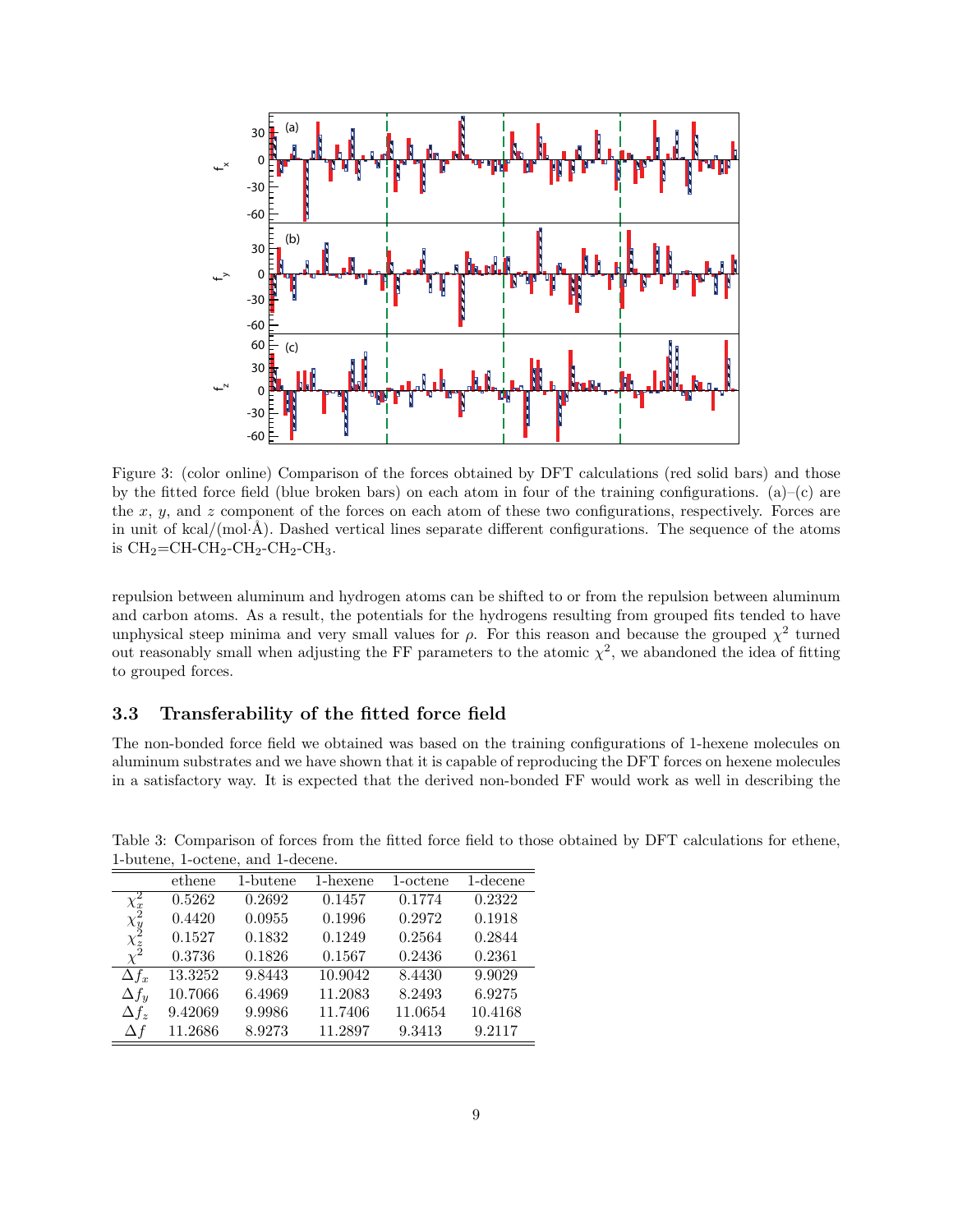interaction between other olefin and aluminum atoms. However, this is not guaranteed and it is therefore necessary to examine its transferability when applied to other olefin–aluminum systems. Accordingly, steps 1–2 of the fitting procedure were repeated by replacing the 1-hexene molecules with ethene, 1-butene, 1 octene, and 1-decene molecules, respectively. The previously fitted FF was used to describe the interaction between olefin and aluminum walls. Around 5 olefin molecules in the vicinity of the walls together with the nearby wall atoms were chosen to form the test set for each kind of olefin molecule, which were then subject to DFT calculations. After that, the forces by the fitted NBFF were also calculated and compared to those given by the DFT calculations. Table 3 shows the comparison.

It is seen that when the fitted NBFF is applied to other olefin-aluminum systems, the resultant  $\Delta f$  is on the same level as it was applied to hexene-aluminum systems. The derived  $\chi^2$ 's, however, are found to be somewhat higher than that for hexene. It is clear that the comparable RMS difference in forces supports the argument that the derived NBFF can be transferred to other olefin-aluminum system. One might think that the increase in  $\chi^2$  would contradict such a conclusion. However, larger  $\chi^2$ 's do not indicate that the fitted NBFF degrades the performance of the underlying OPLS FF: the 1-decene molecules in the verification configurations were also put in a large vacuum box and then subjected to both DFT and MD simulations to get the forces on each atoms, it is found that the  $\chi^2$  between the forces by OPLS FF and those by DFT calculations is 0.2356, which is quite close to the value of 0.2361 by the fitted NBFF. It is therefore believed that the presently derived NBFF will not degrade the performance of the OPLS FF when employed to describe the olefin-aluminum interactions, thus confirming the transferability of the fitted NBFF to other olefin-aluminum systems. As discussed in Section 2.3, the ethene molecule is just two end units which, although slightly different from  $\text{CH}_n$  units interior to the chain, are not given special designation in OPLS and the slightly larger  $\chi^2$  is thus expected here too.

### **4 Conclusion**

In conclusion, a systematic approach to derive the non-bonded force field for describing the interaction between organic molecules and metals based on density functional theory calculations was proposed. The non-bonded force field is designed to work along with the existing full atom force field for organic-organic interactions, OPLS. The proposed approach consists of a recursive procedure, aiming at generating a force field that is compatible to the desired working conditions — in the present case, with an emphasis on contact mechanics applications. The stop criterion of this procedure is designed to reproduce the DFT forces within the same accuracy as the underlying OPLS force field.

By employing the proposed approach, a non-bonded force field for olefin and aluminum interaction was developed, by taking 1-hexene molecules on aluminum surfaces as training sets. The fitted non-bonded force field, together with the existing force field employed to describe interactions other than olefin-aluminum nonbonded interactions, is found to be capable of reproducing the DFT forces for the training configurations as accurately as the existing force field for pure 1-hexene molecules. It is also found that the fitted force field works as well in describing the interaction between longer and shorter olefin molecules and the aluminum surfaces, proving the transferability of the fitted non-bonded force field, as well as the feasibility of the proposed approach of force field fitting.

The parameters for the non-bonded interaction between olefin molecules and aluminum substrates developed here are merely a special case. The fitting procedure employed is expected to be of general interest in parameterizing any other interaction between polymers and metal surfaces especially for tribological applications.

### **5 Acknowledgments**

We are grateful for financial support from NSERC and GM. We would also like to thank Razvan Nistor and Kevin Green for help on first principles calculations and force field fittings.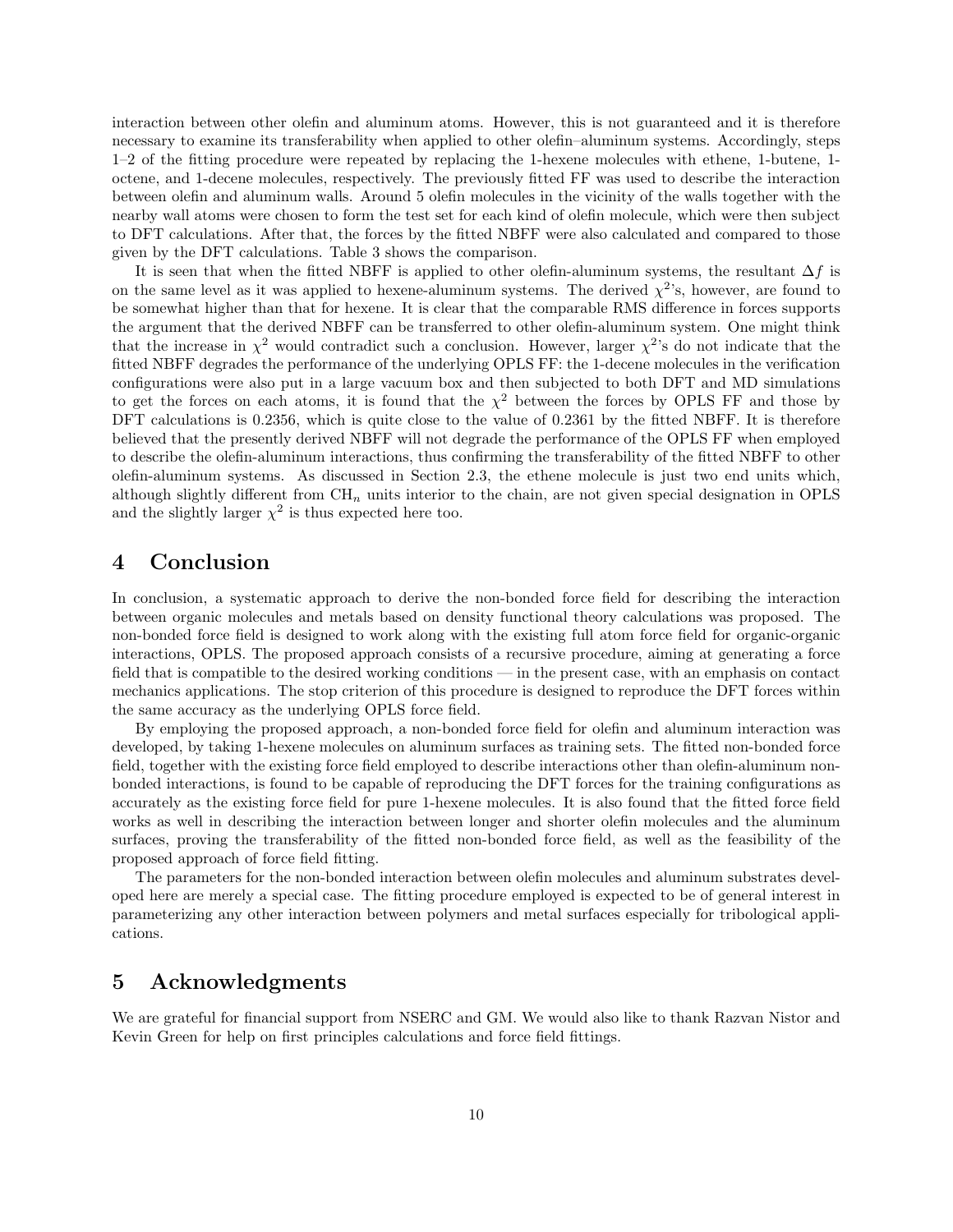# **References**

- [1] F. Rosei, M. Schunack, Y. Naitoh, P. Jiang, A. Gourdon, E. Laegsgaard, I. Stensgaard, C. Joachim and F. Besenbacher, *Progress in Surface Science*, 2003, **71**, 95–146.
- [2] S. M. Barlow and R. Raval, *Surface Science Reports*, 2003, **50**, 201–341.
- [3] Y. B. Vysotskii and V. S. Bryantsev, *Theoretical and Experimental Chemistry*, 1999, **35**, 265–269.
- [4] R. Otero, F. Hümmelink, F. Sato, S. B. Legoas, P. Thostrup, E. Lægsgaard, I. Stensgaard, D. S. Galvão and F. Besenbacher, *nature materials*, 2004, **3**, 779–782.
- [5] D. Mukherji and M. H. M¨user, *Physical Review E (Statistical, Nonlinear, and Soft Matter Physics)*, 2006, **74**, 010601.
- [6] F. P. Bowden and D. Tabor, *The Friction and Lubrication of Solids*, Oxford University Press, 2nd edn., 1986.
- [7] M. H. M¨user, M. Urbakh and M. O. Robbins, *Adv. Chem. Phys.*, 2003, **126**, 187–272.
- [8] N. Koch, *J. Phys. Condens. Matter*, 2008, **20**, 184008.
- [9] F. Rosei, M. Schunach, P. Jiang, A. Gourdon, E. Lægsgaard, I. Stensgaard, C. Joachim and F. Besenbacher, *Science*, 2002, **296**, 328–331.
- [10] C. Denniston and M. O. Robbins, *Physical Review Letters*, 2001, **87**, 178302.
- [11] C. Denniston and M. Robbins, *J. Chem. Phys.*, 2006, **125**, 214102.
- [12] J. Ponder and D. Case, *Adv. Prot. Chem.*, 2003, **66**, 27–85.
- [13] A. MacKerel Jr., C. Brooks III, L. Nilsson, B. Roux, Y. Won and M. Karplus, in *CHARMM: The Energy Function and Its Parameterization with an Overview of the Program*, ed. P. v. R. Schleyer et al., John Wiley & Sons: Chichester, 1998, vol. 1, pp. 271–277.
- [14] W. L. Jorgensen and J. Tirado-Rives, *J. Am. Chem. Soc.*, 1988, **110**, 1657–1666.
- [15] W. L. Jorgensen, D. S. Maxwell and J. Tirado-Rives, *J. Am. Chem. Soc.*, 1996, **118**, 11225–11236.
- [16] M. S. Daw and M. I. Baskes, *Phys. Rev. B*, 1984, **29**, 6443.
- [17] J. S. Shaffer, A. K. Chakraborty, M. Tirrell, H. T. Davis and J. L. Martins, *The Journal of Chemical Physics*, 1991, **95**, 8616–8630.
- [18] R. P. S. Fartaria, F. F. M. Freitas and F. M. S. S. Fernandes, *International Journal of Quantum Chemistry*, 2007, **107**, 2169–2177.
- [19] G. Teobaldi and F. Zerbetto, *The Journal of Physical Chemistry C*, 2007, **111**, 13879–13885.
- [20] R. J. Baxter, G. Teobaldi and F. Zerbetto, *Langmuir*, 2003, **19**, 7335–7340.
- [21] L. Zhao, L. Liu and H. Sun, *The Journal of Physical Chemistry C*, 2007, **111**, 10610–10617.
- [22] M. H. M¨user, L. Wenning and M. O. Robbins, *Phys. Rev. Lett.*, 2001, **86**, 1295–1298.
- [23] D. Mukherji and M. H. Müser, *Macromolecules*, 2007, 40, 1754–1762.
- [24] Q. Zhang, Y. Qi, J. Louis G. Hector, T. Cagin, W. A. Goddard and III, *Physical Review B (Condensed Matter and Materials Physics)*, 2007, **75**, 144114.